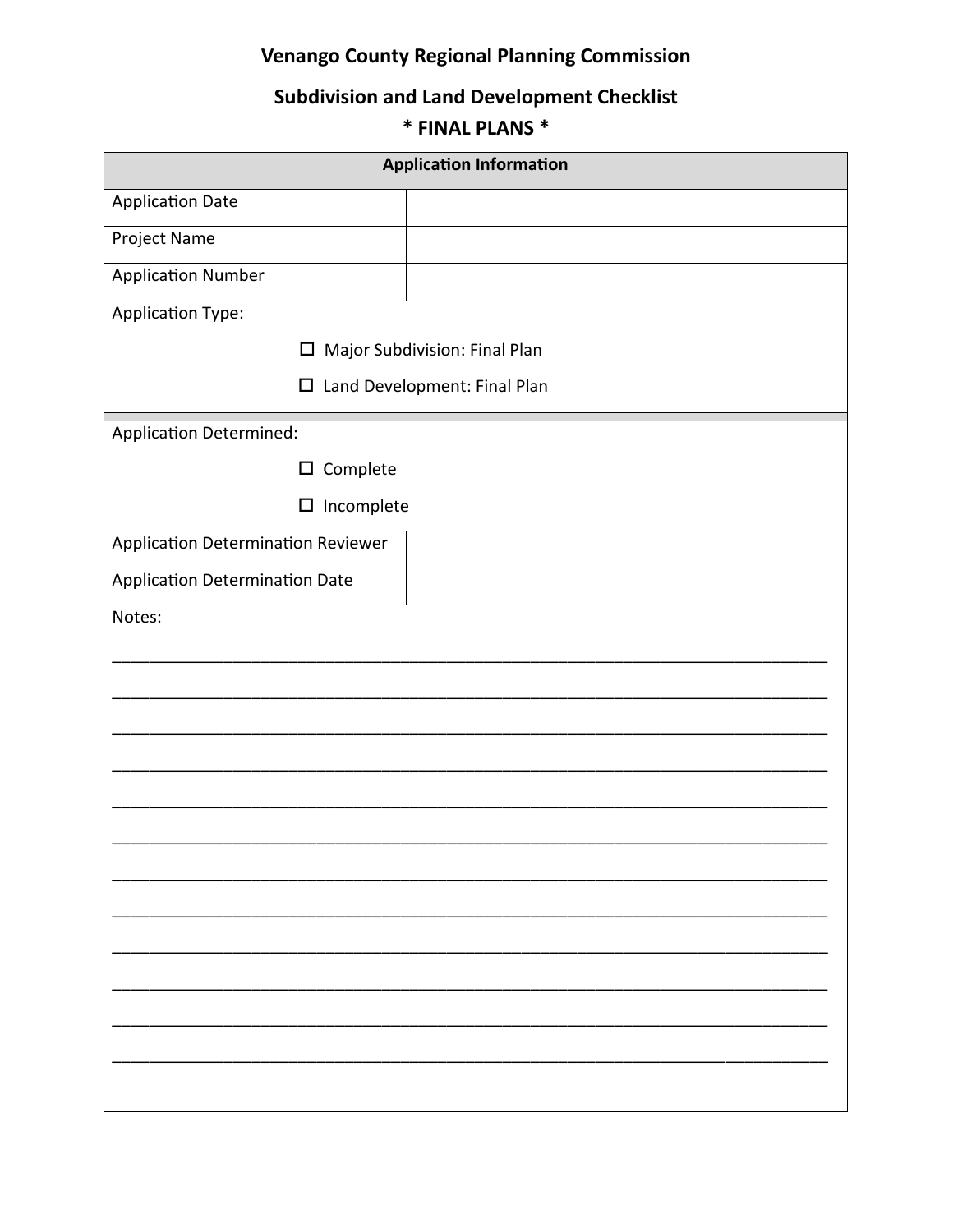| <b>SALDO</b>   | Requirement                                                                                                                                        | <b>Complete</b> | Incomplete | <b>Not</b>        |
|----------------|----------------------------------------------------------------------------------------------------------------------------------------------------|-----------------|------------|-------------------|
| <b>Section</b> |                                                                                                                                                    |                 |            | <b>Applicable</b> |
| 306.B.1        | Six (6) copies submitted of the plan in permanent ink.                                                                                             |                 |            |                   |
| 306.B.2        | Three (3) copies submitted of all reports, deed covenants,                                                                                         |                 |            |                   |
|                | notifications, regulatory permit applications and review, and<br>certifications.                                                                   |                 |            |                   |
| 306.B.3        | One (1) copy of a completed "Venango County Subdivision                                                                                            |                 |            |                   |
|                | and Land Development Application" form. All information is<br>legible. Signatures are complete.                                                    |                 |            |                   |
| 306.B.4        | Two (2) CD's/DVD's containing Adobe PDF digital copies of                                                                                          |                 |            |                   |
|                | all submitted documents.                                                                                                                           |                 |            |                   |
| 306.B.5        | Appropriate filing fee submitted.                                                                                                                  |                 |            |                   |
| 306.B.6        | Plan review escrow fees submitted in the correct amount.                                                                                           |                 |            |                   |
| 306.C          | For phased developments, entire land area proposed for                                                                                             |                 |            |                   |
|                | development shall be shown on preliminary plan.                                                                                                    |                 |            |                   |
| 402.A          | Plans shall be prepared and sealed by an Engineer, Surveyor,                                                                                       |                 |            |                   |
|                | or Landscape Architect as required by law.                                                                                                         |                 |            |                   |
| 402.B          | Sheet size no smaller than 18"x24"; no larger than 24"x36".                                                                                        |                 |            |                   |
| 402.B          | Sheets shall be numbered with a key map as appropriate.                                                                                            |                 |            |                   |
| 402.C          | Scale shall be 1:20, 1:50, 1:100, or 1:200.                                                                                                        |                 |            |                   |
| 402.D          | Dimensions shall be in feet and decimals to the nearest<br>100th of a foot; bearings with directions shall be in degrees,<br>minutes, and seconds. |                 |            |                   |
|                |                                                                                                                                                    |                 |            |                   |
| 402.E          | A directional arrow showing North shall be placed on all                                                                                           |                 |            |                   |
| 404.A.4        | plan pages.                                                                                                                                        |                 |            |                   |
| 402.F          | Lot line descriptions shall read in a clockwise direction.                                                                                         |                 |            |                   |
| 402.G          | Surveys and other professional services associated with plan<br>preparation shall be consistent with prevailing professional                       |                 |            |                   |
|                | standards and the Laws of the Commonwealth.                                                                                                        |                 |            |                   |
| 402.H          | Plans must close within a limit of error 1 to 10,000. A<br>designated starting point must be shown with bearings and                               |                 |            |                   |
|                | distances from the established starting point.                                                                                                     |                 |            |                   |
| 404.A.1        | A brief narrative describing the proposed project must be                                                                                          |                 |            |                   |
|                | identified on the plan.                                                                                                                            |                 |            |                   |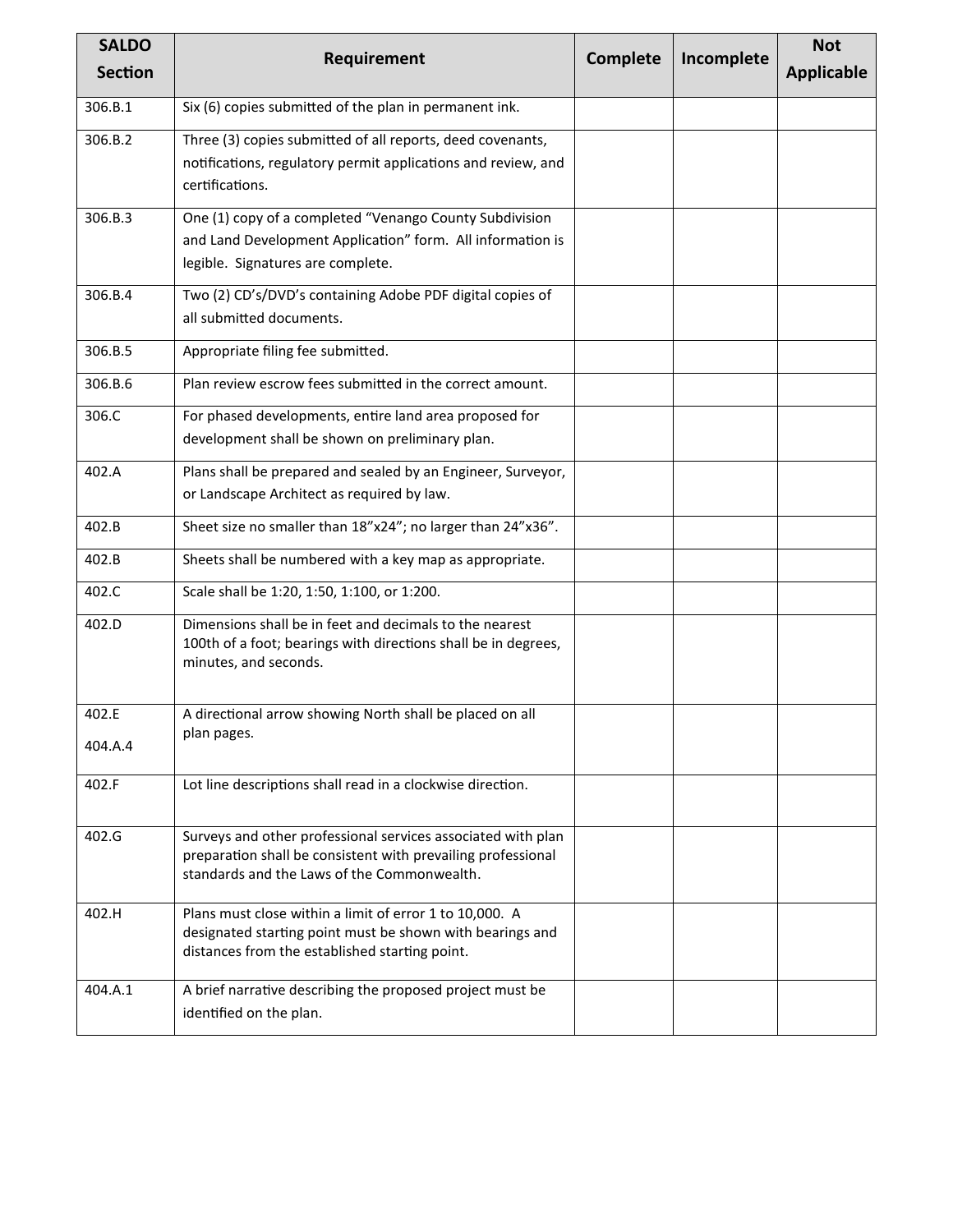| 404.A.2  | A Title Block must be on the plan containing the following:                                                                                                                                                                                                                                                     |  |  |
|----------|-----------------------------------------------------------------------------------------------------------------------------------------------------------------------------------------------------------------------------------------------------------------------------------------------------------------|--|--|
|          | Project name or identifying title including the words<br>a.<br>"Final Plan"                                                                                                                                                                                                                                     |  |  |
|          | Municipality in which it is located<br>b.                                                                                                                                                                                                                                                                       |  |  |
|          | Plan date and dates of all revisions<br>c.                                                                                                                                                                                                                                                                      |  |  |
|          | Name, address, and phone number of the owner or<br>d.                                                                                                                                                                                                                                                           |  |  |
|          | applicant                                                                                                                                                                                                                                                                                                       |  |  |
| 404.A.3  | Name, address, and telephone number of the individual or                                                                                                                                                                                                                                                        |  |  |
|          | firm preparing the plan, including assigned project number,<br>name signature, registration number, and seal of engineer,                                                                                                                                                                                       |  |  |
|          | surveyor or landscape architect involved.                                                                                                                                                                                                                                                                       |  |  |
| 404.A.5  | Graphic and written scale.                                                                                                                                                                                                                                                                                      |  |  |
| 404.A.6  | Site location map.                                                                                                                                                                                                                                                                                              |  |  |
| 404.A.7  | Deed book and page number and tax parcel identification<br>number of the tract to be subdivided or developed.                                                                                                                                                                                                   |  |  |
| 404.A.8  | Total acreage of the entire existing tract.                                                                                                                                                                                                                                                                     |  |  |
| 404.A.9  | The entire tract boundary with bearings and distances<br>showing the relationship of the proposed development to<br>the entire tract and all prior conveyances, including acreage<br>made from the parent tract since the inception of first<br>Venango County Subdivision and Land Development<br>Regulations. |  |  |
| 404.A.10 | Owners names, deed book and page numbers, and parcel                                                                                                                                                                                                                                                            |  |  |
|          | identification numbers of adjacent unplotted land and the                                                                                                                                                                                                                                                       |  |  |
|          | names, deed book and page numbers of all abutting<br>recorded subdivisions.                                                                                                                                                                                                                                     |  |  |
| 404.A.11 | Schedule or table of zoning district requirements, including<br>lot area and bulk regulations, density, building and<br>impervious coverage, and yard requirements. Show zoning<br>for adjacent lands if different for tract to be subdivided or<br>developed.                                                  |  |  |
| 404.A.12 | List of any variances or other zoning approvals that have<br>been granted or are being requested which have not been<br>granted by the municipality.                                                                                                                                                            |  |  |
| 404.A.13 | List, with supporting evidence for the request, of any<br>modifications that are requested in accordance with this<br>Ordinance. Modifications granted shall be so noted on the<br>Final Plan.                                                                                                                  |  |  |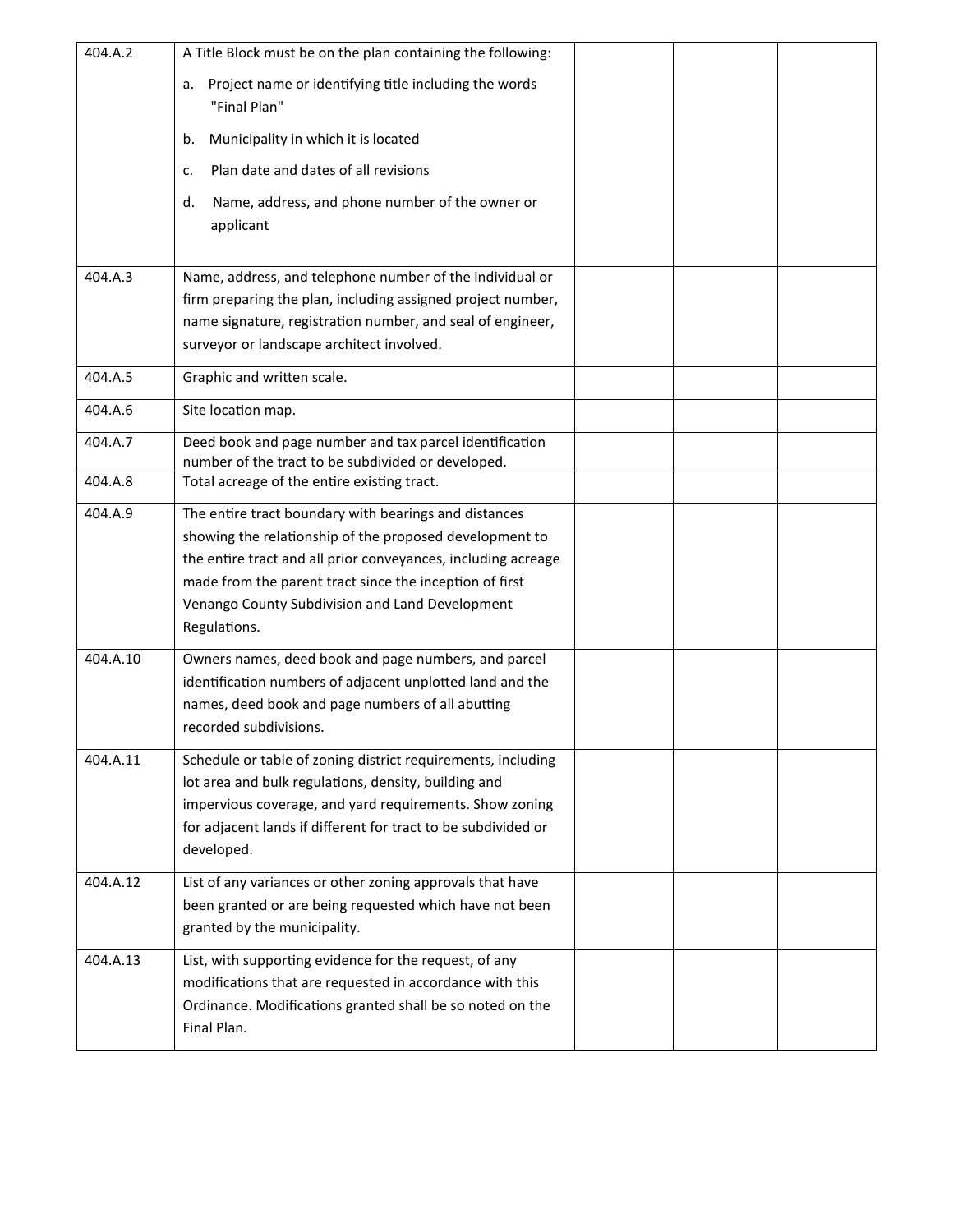| 404.B.1 | Topographic contours shown at five (5) foot vertical            |  |  |
|---------|-----------------------------------------------------------------|--|--|
|         | intervals for land with average undisturbed slope less than     |  |  |
|         | twenty-five percent (25%) and, at a minimum, vertical           |  |  |
|         | intervals of ten (10) feet for slopes greater than 25%. One     |  |  |
|         | (1) or two (2) foot topographic contours may be required for    |  |  |
|         | more densely developed projects or when deemed                  |  |  |
|         | appropriate by the Commission. Contours shall be                |  |  |
|         | accompanied by the location of the benchmark and notation       |  |  |
|         |                                                                 |  |  |
|         | indicating the datum used.                                      |  |  |
| 404.B.2 | Steep Slopes delineated as those areas 16 to 25 percent and     |  |  |
|         | those areas greater than 25 percent.                            |  |  |
| 404.B.3 | Soil types and boundaries as shown in the Venango County        |  |  |
|         | Soil Survey.                                                    |  |  |
| 404.B.4 | Prominent natural and topographic features including but        |  |  |
|         | not limited to watercourses, wetlands, drainage channels,       |  |  |
|         | sinkholes, rock outcroppings, regulatory 100-Year               |  |  |
|         | floodplains and floodways, tree masses, plant and wildlife      |  |  |
|         |                                                                 |  |  |
|         | habitat for rare, threatened, or endangered species, areas      |  |  |
|         | identified in the Venango County Natural Areas Inventory,       |  |  |
|         | and other pertinent elements that may influence design.         |  |  |
|         | Additionally the Preliminary Plan shall indicate any proposed   |  |  |
|         | disturbance, encroachment, or alteration to such features       |  |  |
|         | when located upon the site proposed for development.            |  |  |
| 404.B.5 | General vegetative cover of the site including a brief          |  |  |
|         | description and type (i.e. meadow, woodland, transitional).     |  |  |
| 404.B.6 | A note on the plan indicating whether the site is/is not        |  |  |
|         | underlain by carbonate geology (limestone and dolomite).        |  |  |
| 404.B.7 | Location of quarry sites, solid waste disposal areas, illegal   |  |  |
|         | dumps, EPA Superfund sites, hazardous waste                     |  |  |
|         | contamination, and other potentially hazardous conditions       |  |  |
|         | on the site and on adjacent tracts.                             |  |  |
| 404.B.8 | Show approximate location and cite source information for       |  |  |
|         | significant historic and cultural features such as cemeteries,  |  |  |
|         | burial sites, archaeological sites, historic buildings,         |  |  |
|         | structures, plaques, markers, or monuments on the subject       |  |  |
|         | tract and within 200 feet on adjacent tracts.                   |  |  |
| 404.B.9 | All existing or recorded streets, roads, alleys, or other means |  |  |
|         | of access and easements on or adjacent to the tract;            |  |  |
|         | including name or number, jurisdiction of ownership, right-     |  |  |
|         | of way or easement width, width and condition of pavement       |  |  |
|         | and grades and, in the case of easements, the purpose for       |  |  |
|         | which it was created.                                           |  |  |
|         |                                                                 |  |  |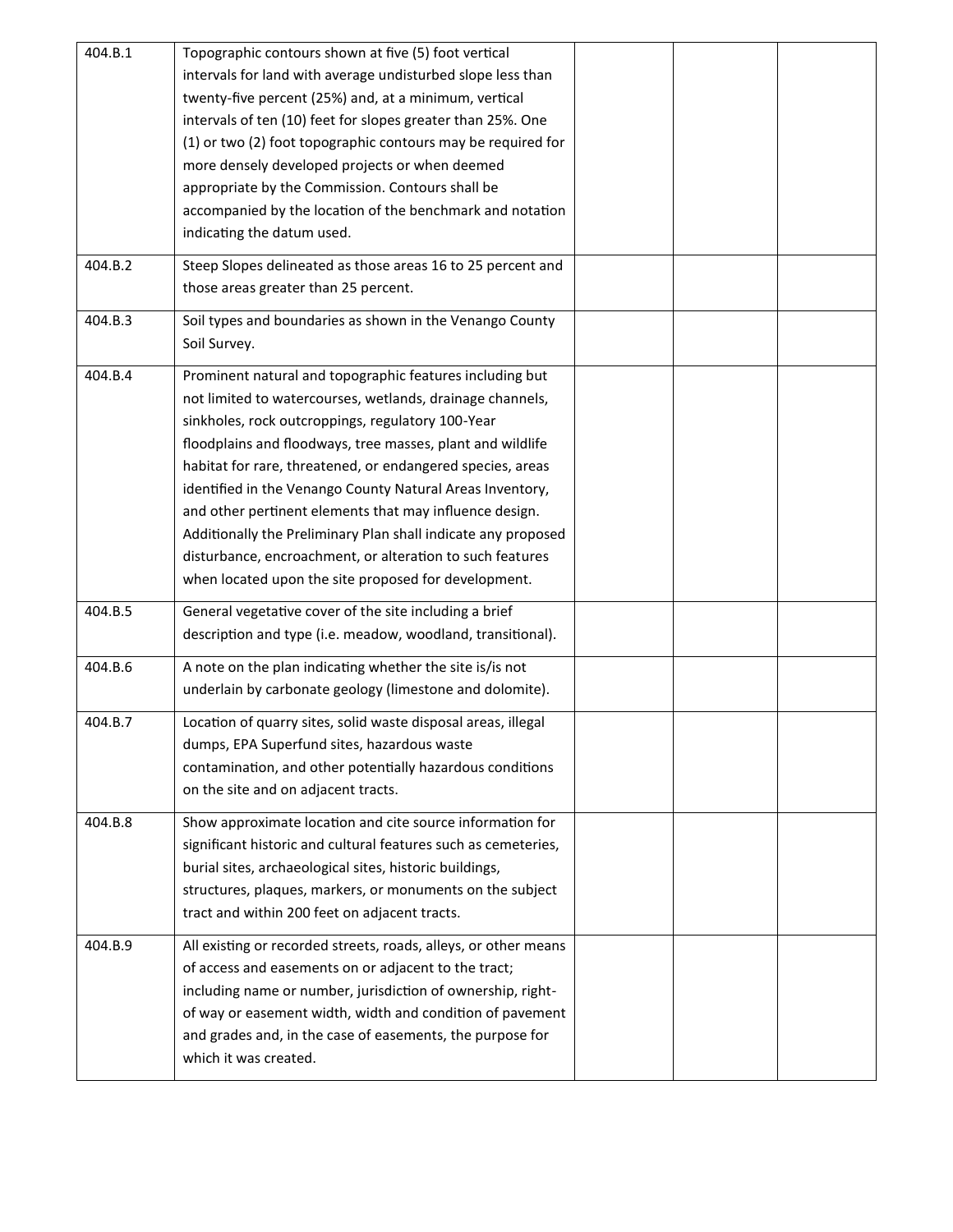| 404.B.10 | The location, ownership, and width of associated right-of-     |  |  |
|----------|----------------------------------------------------------------|--|--|
|          | way or easement for any of the following features: existing    |  |  |
|          | buildings, storm and sanitary sewers, water supply lines,      |  |  |
|          | culverts, natural gas lines, on-lot sewage facilities,         |  |  |
|          | petroleum or petroleum products lines, power transmission      |  |  |
|          | and telephone lines, fire hydrants, stormwater management      |  |  |
|          | facilities, cellular towers, railroads, trails, wellhead       |  |  |
|          | protection areas and other significant manmade features on     |  |  |
|          | or adjacent to the site.                                       |  |  |
|          |                                                                |  |  |
| 404.B.11 | Location and material of all existing permanent monuments      |  |  |
|          | and lot line markers.                                          |  |  |
| 404.C.1  | Tabulation of site data, including total acreage of land to be |  |  |
|          | subdivided or developed, number of lots, proposed density,     |  |  |
|          | number of dwelling units, existing land use, proposed land     |  |  |
|          | use, acreage of any proposed open space or other               |  |  |
|          | public/common areas, amount of impervious area and the         |  |  |
|          | amount of tract residual. Multi-Family and non-residential     |  |  |
|          | site plans shall also show the total square footage of all     |  |  |
|          | proposed buildings, percent of lot coverage, and number of     |  |  |
|          |                                                                |  |  |
|          | parking spaces required and the number provided.               |  |  |
| 404.C.2  | All required yards and building setback lines, with distances  |  |  |
|          | from the street centerline or street right-of-way lines,       |  |  |
|          | whichever is required by this Ordinance or applicable          |  |  |
|          | municipal Ordinances.                                          |  |  |
| 404.C.3  | Lot layout with lot lines, exact dimensions, lot square        |  |  |
|          | footage, lot acreage and location and material of all          |  |  |
|          | permanent monuments and lot line markers, including a          |  |  |
|          | note that all monuments and lot line markers are set.          |  |  |
|          |                                                                |  |  |
| 404.C.4  | Block and lot numbers in a consecutive and clockwise or left   |  |  |
|          | to right order.                                                |  |  |
| 404.C.5  | Exact location, name, width, and grade of proposed streets,    |  |  |
|          | alleys, driveways, or other means of access.                   |  |  |
|          |                                                                |  |  |
| 404.C.6  | Location and width of rights-of-way and cartways along with    |  |  |
|          | sight distances.                                               |  |  |
| 404.C.7  | Delineation of clear sight triangles and sight distances.      |  |  |
|          |                                                                |  |  |
| 404.C.8  | Design information for horizontal curves (i.e. degree of       |  |  |
|          | curvature, point of tangents, radius, arc length, chords,      |  |  |
|          | $etc.$ ).                                                      |  |  |
| 404.C.9  | Length of tangents between reverse curves.                     |  |  |
| 404.C.10 | Curb radii at intersections and intersection equalities        |  |  |
|          | between streets.                                               |  |  |
|          |                                                                |  |  |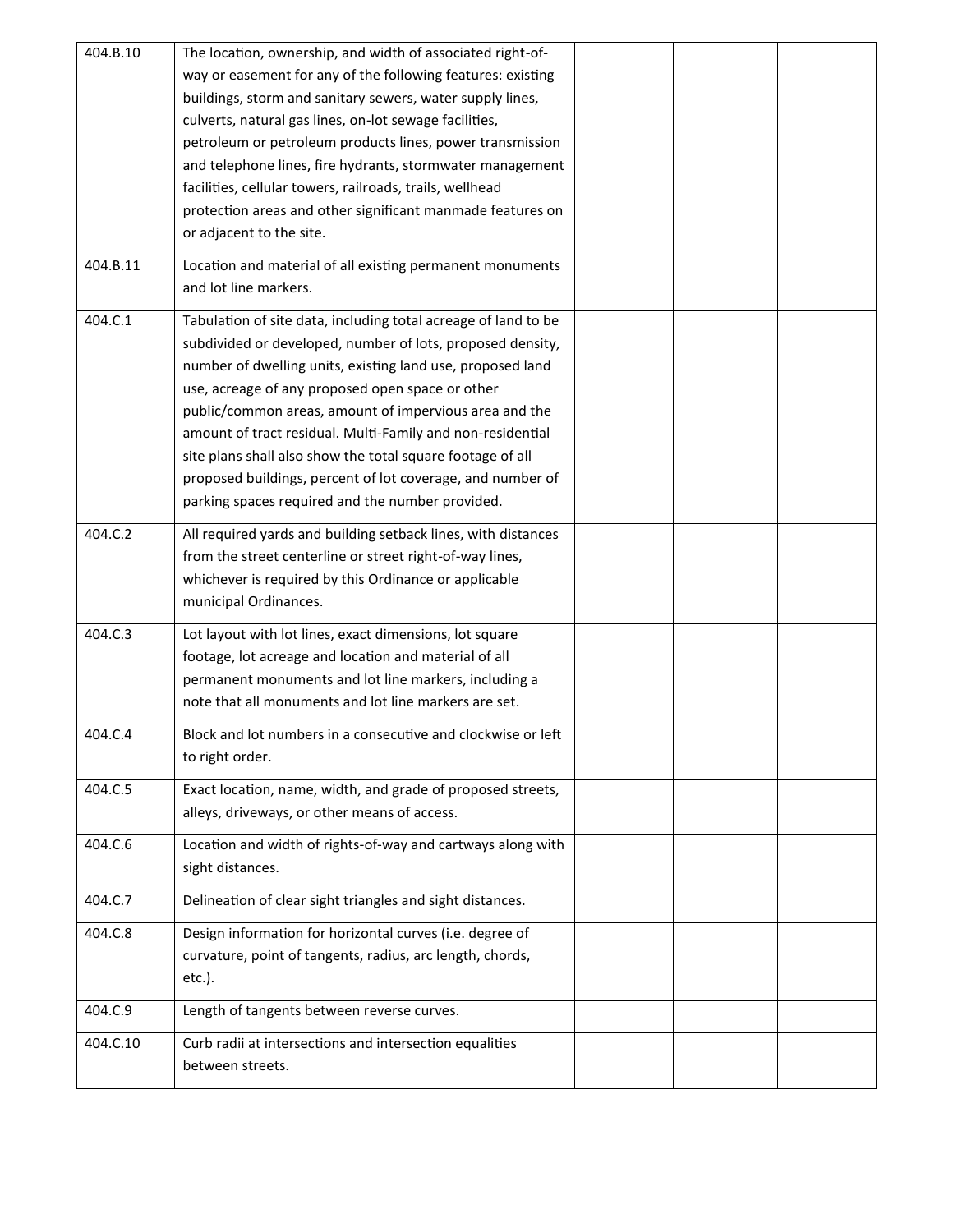| 404.C.11 | Curb and gutter location.                                                                                                                                                                        |  |  |
|----------|--------------------------------------------------------------------------------------------------------------------------------------------------------------------------------------------------|--|--|
| 404.C.12 | Location of sidewalks and/or trails showing width, grades,<br>and ramps for ADA accessibility requirements.                                                                                      |  |  |
| 404.C.13 | Location of streetlights, street name signs, and traffic<br>control devices and/or signs and pavement markings.                                                                                  |  |  |
| 404.C.14 | Location and type of vegetation to be planted between curb<br>and shoulder and right-of way line.                                                                                                |  |  |
| 404.C.15 | Location and species of shade trees within street rights-of-<br>way.                                                                                                                             |  |  |
| 404.C.16 | Lighting plan in accordance with this Ordinance indicating<br>the types, size, quantity and location of light fixtures.                                                                          |  |  |
| 404.C.17 | Proposed public buildings and areas, playgrounds, reserved<br>areas, open space areas, and any related conditions or<br>restrictions.                                                            |  |  |
| 404.C.18 | Identification of buildings and historic features proposed for<br>demolition.                                                                                                                    |  |  |
| 404.C.19 | Location, width, and intended use of utility, drainage, and all<br>other proposed easements.                                                                                                     |  |  |
| 404.C.20 | Location and pipe diameter (I.D.) of storm water, sanitary<br>sewer, and water mains and laterals to each lot.                                                                                   |  |  |
| 404.C.21 | Final vertical and horizontal alignment for sanitary sewer,<br>water distribution system, and storm sewer drainage<br>systems. Manhole locations, size and type of material shall<br>be shown.   |  |  |
| 404.C.22 | Location of fire hydrants and other operational water main<br>infrastructure.                                                                                                                    |  |  |
| 404.C.23 | Location of all proposed stormwater management and<br>erosion control facilities.                                                                                                                |  |  |
| 404.C.24 | Deep-probe and soil percolation test sites and proposed<br>absorption field areas if on-lot sewage disposal facilities are<br>proposed, including showing of applicable isolation<br>distances.  |  |  |
| 404.C.25 | Assigned tax parcel identification numbers from the<br>Venango County Tax Assessment Office and addresses for<br>each parcel as issued by the Venango County Emergency<br>Communications Center. |  |  |
| 404.D.1  | Copies of private deed restrictions, covenants, grants of<br>easements, homeowner and business association<br>agreements or other restrictions.                                                  |  |  |
| 404.D.2  | Final design of proposed bridges and culverts.                                                                                                                                                   |  |  |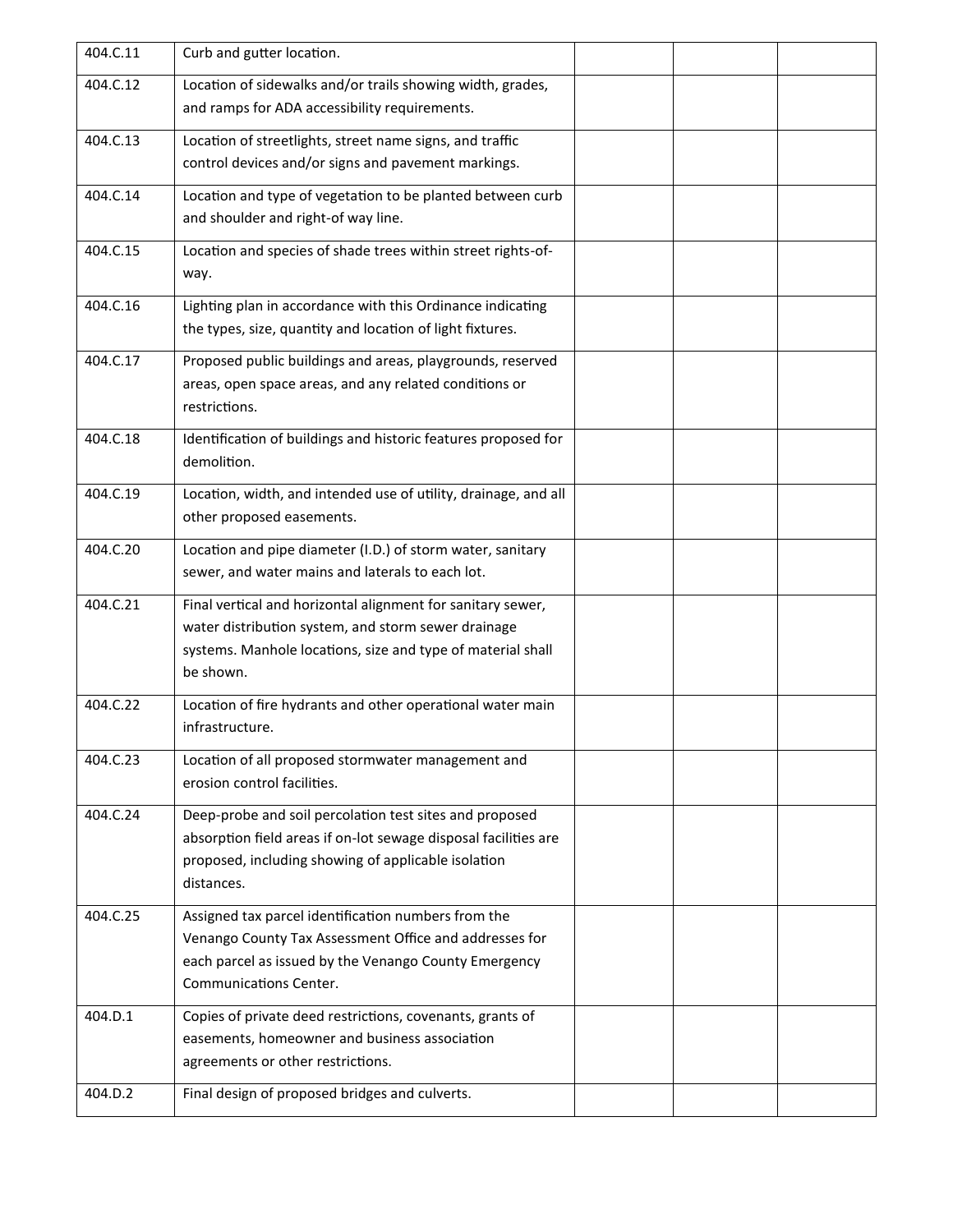| 404.D.3  | Typical street cross-section for each proposed street, and<br>typical cross section for any existing street that will be<br>improved as part of the application. Each cross section shall<br>include the entire right-of-way width and show materials for<br>base and surfacing, and method of construction. |  |  |
|----------|--------------------------------------------------------------------------------------------------------------------------------------------------------------------------------------------------------------------------------------------------------------------------------------------------------------|--|--|
| 404.D.4  | Street centerline profile for each proposed street showing<br>finished grade at a scale of one inch equals fifty feet $(1'' =$<br>50') horizontal and one inch equals five feet $(1'' = 5')$ vertical<br>or other appropriate legible scales.                                                                |  |  |
| 404.D.5  | A grading plan showing all final topographic contours and<br>cross sections for cut and fill areas for general site<br>development activities including parking areas, buildings,<br>stormwater facilities, etc.                                                                                             |  |  |
| 404.D.6  | Typical curb and gutter design, materials, and method of<br>construction.                                                                                                                                                                                                                                    |  |  |
| 404.D.7  | Typical sidewalk or trail design, materials, and method of<br>construction.                                                                                                                                                                                                                                  |  |  |
| 404.D.8  | A Sewage Facilities Plan, Engineering Feasibility Study and<br>required documentation in accordance with this Ordinance.                                                                                                                                                                                     |  |  |
| 404.D.9  | A Water Facilities Plan and required documentation in<br>accordance with this Ordinance.                                                                                                                                                                                                                     |  |  |
| 404.D.10 | For proposals to be served by an existing utility, water<br>and/or sewer service provider(s), a letter of intent or an<br>executed agreement to provide service shall be provided<br>from the service provider(s).                                                                                           |  |  |
| 404.D.11 | A Stormwater Management and Drainage Plan and narrative<br>including runoff calculations with complete hydrologic and<br>hydraulic design and analysis of all conveyance and control<br>facilities in accordance with this Ordinance.                                                                        |  |  |
| 404.D.12 | When the Final Plan covers only a part of the applicant's<br>holdings, a sketch of proposed streets, sanitary and storm<br>sewer and water lines for the remainder of the tract may be<br>required.                                                                                                          |  |  |
| 404.D.13 | Final cost of all improvements, including an itemized list of<br>components of work, with quantities, unit cost, and total<br>cost.                                                                                                                                                                          |  |  |
| 404.D.14 | An appropriately executed Improvements Guarantee<br>Agreement that sets forth the responsibilities of all parties<br>regarding the installation and inspection of the required<br>improvements.                                                                                                              |  |  |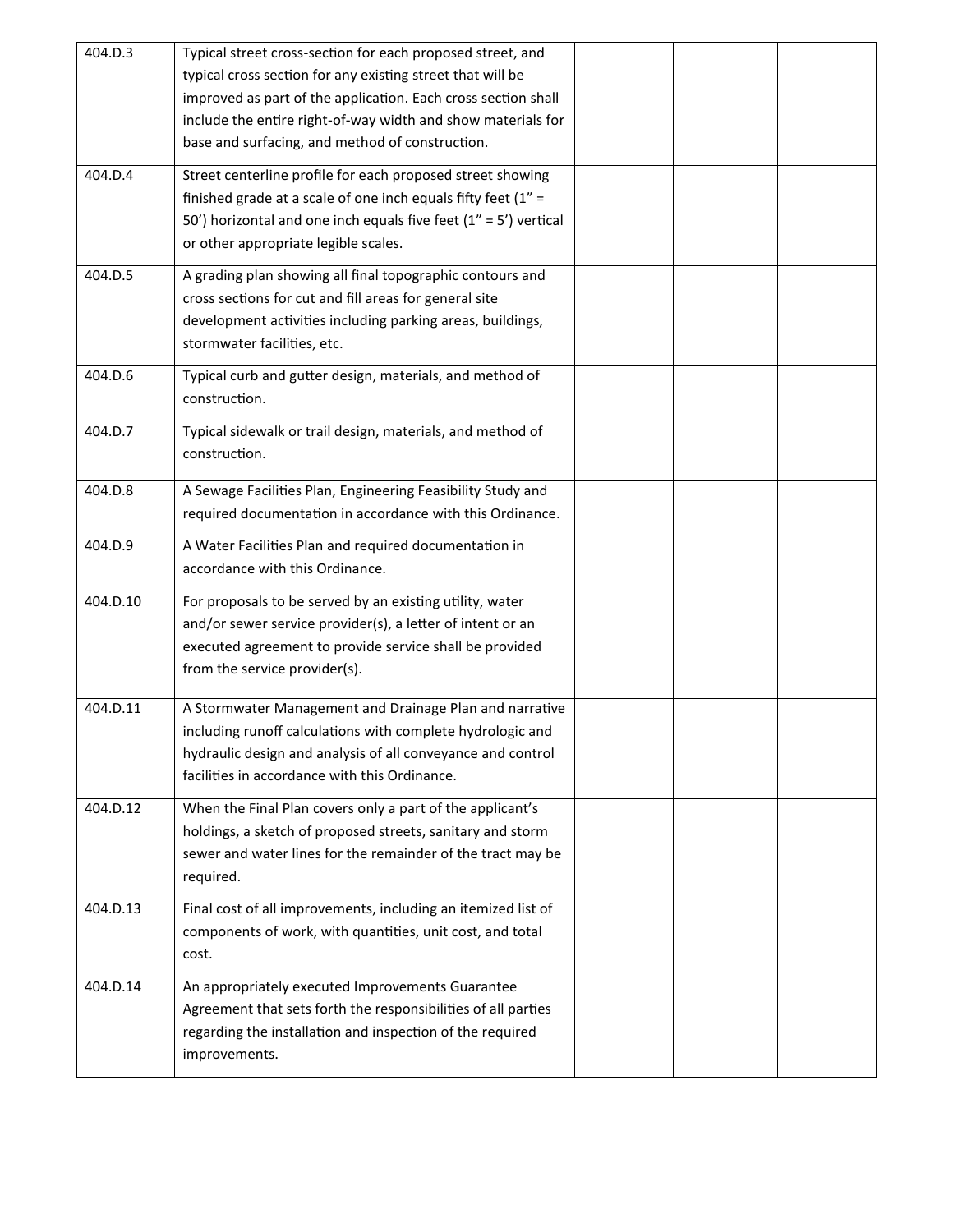| 404.D.15 | A fully executed improvements guarantee in accordance<br>with this Ordinance.                                                                                                                                                                                                                                                                                                                                                                                                                                                                                                                                                                                                                 |  |  |
|----------|-----------------------------------------------------------------------------------------------------------------------------------------------------------------------------------------------------------------------------------------------------------------------------------------------------------------------------------------------------------------------------------------------------------------------------------------------------------------------------------------------------------------------------------------------------------------------------------------------------------------------------------------------------------------------------------------------|--|--|
| 404.D.16 | A landscaping plan in accordance with this Ordinance,<br>including the names, sizes, quantities, and approximate<br>location of all proposed plant materials, if required.                                                                                                                                                                                                                                                                                                                                                                                                                                                                                                                    |  |  |
| 404.D.17 | Where applicable by law, an Erosion and Sedimentation<br>Pollution Control Plan showing all erosion and<br>sedimentation control measures, temporary as well as<br>permanent, and a letter from the Venango Conservation<br>District stating that the proposed measures meet all state<br>requirements.                                                                                                                                                                                                                                                                                                                                                                                       |  |  |
| 404.D.18 | If any portion of the project is in a floodplain area, then<br>documentation shall be submitted indicating compliance<br>with all applicable laws and regulations of the municipality<br>in which the project is located and of the PA DEP.                                                                                                                                                                                                                                                                                                                                                                                                                                                   |  |  |
| 404.D.19 | Copies of required permits from the PA DEP and/or other<br>appropriate regulatory agencies for any proposed alteration,<br>excavation, relocation, encroachment or obstruction of a<br>watercourse.                                                                                                                                                                                                                                                                                                                                                                                                                                                                                           |  |  |
| 404.D.20 | A Community Impact Analysis and Natural Features shall be<br>submitted in accordance with this Ordinance for all<br>subdivision or land development plans. In accordance with<br>PennDOT Publication 170, a Traffic Impact Study (TIS) shall<br>be submitted when the project meets the warrant<br>requirements of the latest PennDOT TIS Guidelines when a<br>project involves state OR local roads. When required, the<br>TIS shall be prepared in accordance with the PennDOT TIS<br>Guidelines. If these documents were submitted during the<br>preliminary plan process and the preliminary plan was<br>approved, these documents will not be required during the<br>final plan process. |  |  |
| 404.D.21 | When the tract contains a natural gas pipeline, petroleum or<br>petroleum products pipeline, an electric transmission line,<br>telecommunications line, or other utility, a letter shall<br>accompany the application from the owner or lessee of such<br>utility stating the minimum setback distance and other<br>requirements pertaining to such features. A valid occupancy<br>permit from such utility provider would also be acceptable.                                                                                                                                                                                                                                                |  |  |
| 404.D.22 | Zoning compliance from the municipal zoning officer is<br>required for Final Plan approval. The Zoning Officer's<br>signature shall be affixed to the title sheet of the Plan.                                                                                                                                                                                                                                                                                                                                                                                                                                                                                                                |  |  |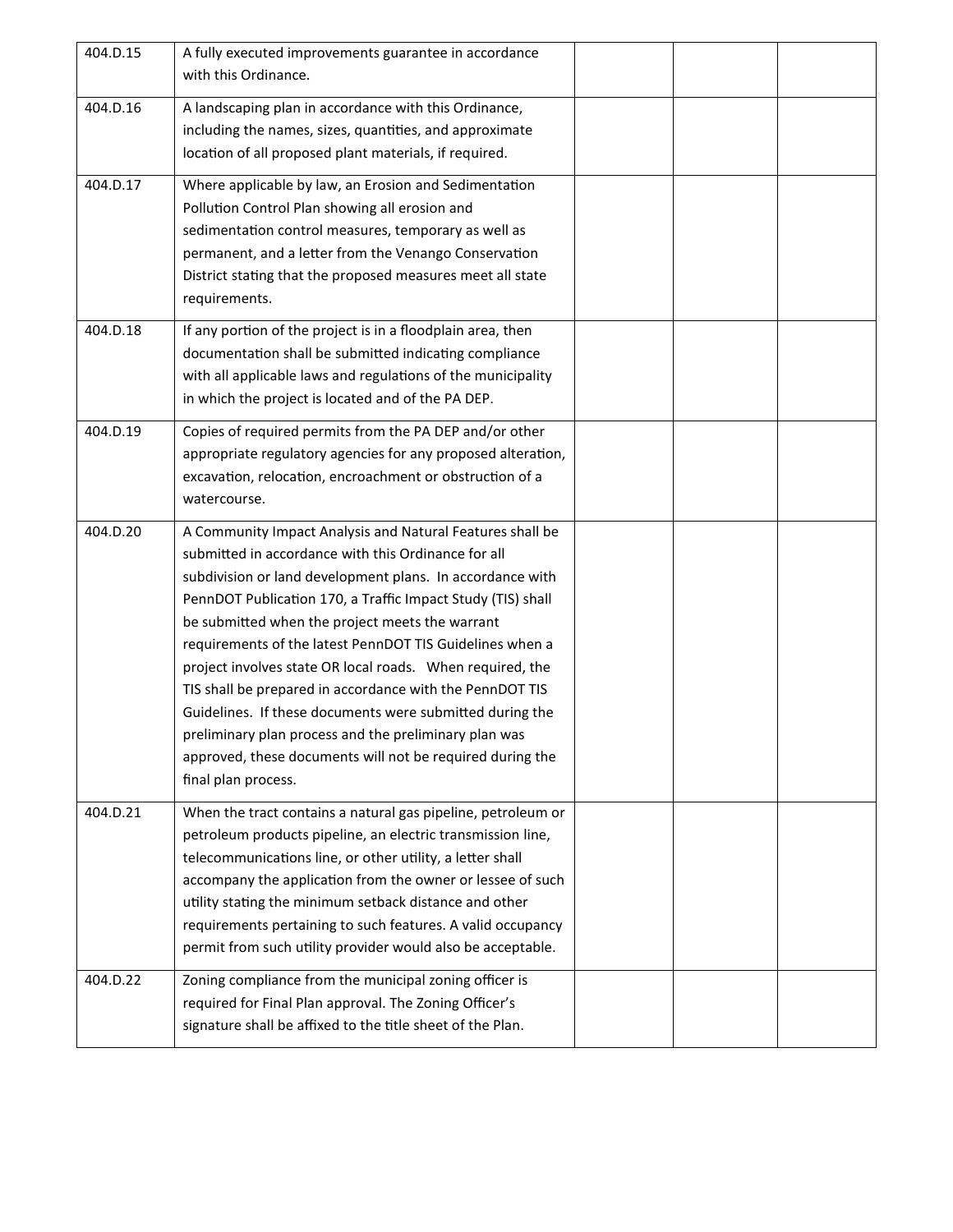| 404.D.23 | Letter(s) from the appropriate Venango County agencies        |  |  |
|----------|---------------------------------------------------------------|--|--|
|          | verifying approval of final subdivision or land development   |  |  |
|          | name and road names, assigned lot addresses and tax parcel    |  |  |
|          | identification numbers.                                       |  |  |
|          |                                                               |  |  |
| 404.D.24 | When the land included in the subject tract has agricultural, |  |  |
|          | woodland, or other natural resource protection easement(s)    |  |  |
|          | located within the tract, the application shall be            |  |  |
|          | accompanied by a letter from the party holding the            |  |  |
|          | easement(s) stating any conditions on the use of the land.    |  |  |
|          |                                                               |  |  |
| 404.D.25 | For lots requiring access onto a state route or highway, a    |  |  |
|          | PennDOT Highway Occupancy Permit (HOP) or a letter from       |  |  |
|          |                                                               |  |  |
|          | PennDOT indicating a HOP can be obtained shall be             |  |  |
|          | submitted. For lots requiring access onto a Township or       |  |  |
|          | Borough street the appropriate municipal Driveway Permit      |  |  |
|          | shall be submitted if applicable.                             |  |  |
|          |                                                               |  |  |
| 404.D.26 | When the proposed subdivision or land development site        |  |  |
|          | contains or formerly contained hazardous substances or        |  |  |
|          | groundwater contamination a geotechnical report and a         |  |  |
|          | remedial investigation/feasibility study shall be provided.   |  |  |
|          | For sites that formerly contained hazardous substances or     |  |  |
|          | groundwater contamination, a letter from applicable state     |  |  |
|          | and federal agencies verifying that the site meets the        |  |  |
|          | remediation standards for the proposed use will suffice in    |  |  |
|          | lieu of a remedial investigation/feasibility report.          |  |  |
|          |                                                               |  |  |
| 404.D.27 | All applicable plan processing applications and review fees   |  |  |
|          | in accordance with this Ordinance.                            |  |  |
| 404.E.1  | Certificate, signature and seal, of the professional land     |  |  |
|          | surveyor certifying the accuracy of the survey.               |  |  |
|          |                                                               |  |  |
| 404.E.2  | Certificate, signature, and seal of the landscape architect,  |  |  |
|          | surveyor, or professional engineer that all other details on  |  |  |
|          | and accompanying the plan is correct.                         |  |  |
|          |                                                               |  |  |
| 404.E.3  | Certification of Ownership in the form of a notarized         |  |  |
|          | statement by the owner(s) certifying ownership of the         |  |  |
|          | property.                                                     |  |  |
|          |                                                               |  |  |
| 404.E.4  | Final Plan Certification for Notification of Municipal        |  |  |
|          | Governing Body. This is required when improvements are        |  |  |
|          | being offered for dedication.                                 |  |  |
| 404.E.5  | Final Plan Approval Certification block for Venango County    |  |  |
|          |                                                               |  |  |
|          | Regional Planning Commission.                                 |  |  |
|          |                                                               |  |  |